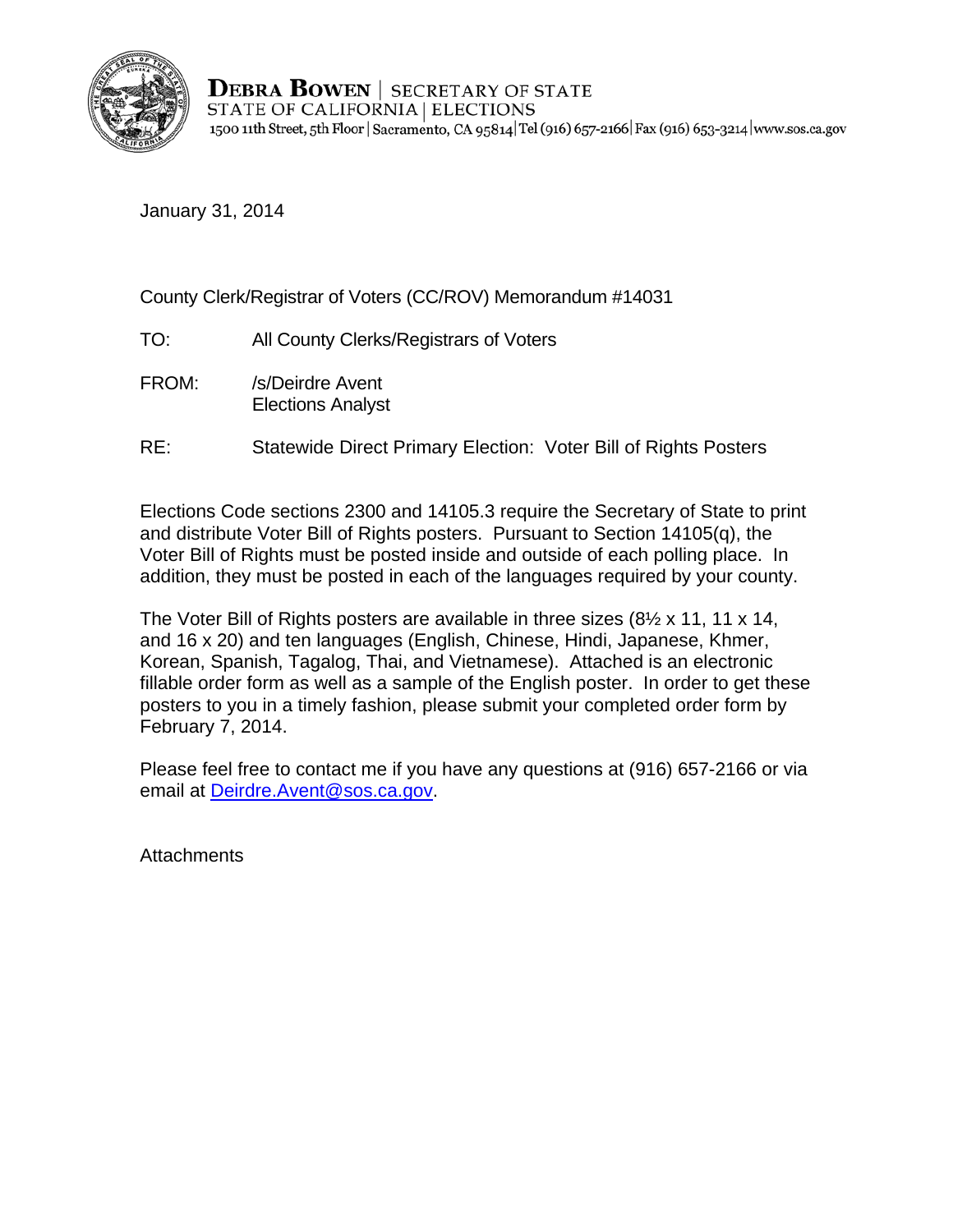### **Voter Bill of Rights Poster Order Form (Memo 14031 Attachment)**

| County:                         |  |  |  |  |  |  |
|---------------------------------|--|--|--|--|--|--|
| Contact Name: The Contact Name: |  |  |  |  |  |  |
| Phone:                          |  |  |  |  |  |  |
| E-Mail:                         |  |  |  |  |  |  |

#### **Check the language(s), provide the size(s) and quantities to be ordered:**

|                                                     | English  | $8\frac{1}{2}$ x11 _________           |       | 16x20                                    |  |  |
|-----------------------------------------------------|----------|----------------------------------------|-------|------------------------------------------|--|--|
|                                                     | Chinese  | $8\frac{1}{2}x11$                      | 11x14 | 16x20____________                        |  |  |
|                                                     | Hindi    |                                        | 11x14 |                                          |  |  |
|                                                     | Japanese |                                        | 11x14 |                                          |  |  |
|                                                     | Khmer    |                                        |       | 16x20____________                        |  |  |
|                                                     | Korean   | $8\frac{1}{2}$ x11__________           | 11x14 |                                          |  |  |
|                                                     | Spanish  | $8\frac{1}{2}x11$                      | 11x14 | 16x20____________                        |  |  |
|                                                     | Tagalog  | $8\frac{1}{2}$ x11                     | 11x14 | 16x20____________                        |  |  |
|                                                     | Thai     | $8\frac{1}{2}x11$                      |       | 16x20___________                         |  |  |
|                                                     |          | Vietnamese $8\frac{1}{2}x11$ _________ |       | 16x20____________                        |  |  |
| <b>Shipping Address and Packaging Instructions:</b> |          |                                        |       |                                          |  |  |
|                                                     |          |                                        |       | Pallets<br>Cartons on Pallets<br>Cartons |  |  |
| Return by: February 7, 2014 to:                     |          |                                        |       |                                          |  |  |
|                                                     |          | <b>PRINT</b><br><b>RESET</b>           |       |                                          |  |  |